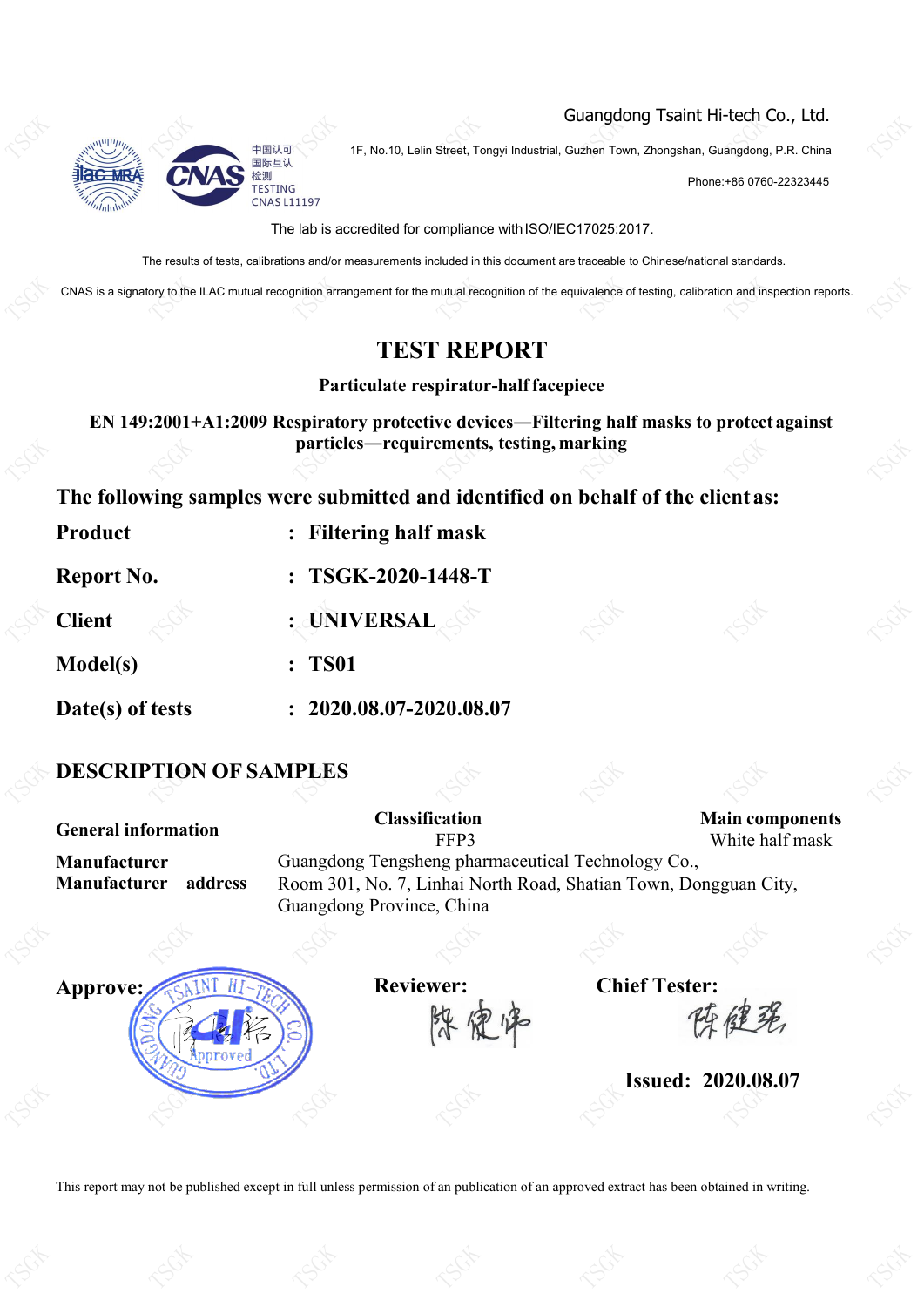### **Test Report No. TSGK-2020-1448-T** Test Report No.

#### **Note:**

**The test results presented in this report relate to the samples testedonly.** Its presented in this report relate to the samples t

This report may be reproduced and distributed to your clients, provided that it is reproduced and distributed in full.

**The authenticity of this test report and its contents can be verified by contacting thelaboratory.**

|                   | Conclusion                                                                                             |      |  |
|-------------------|--------------------------------------------------------------------------------------------------------|------|--|
| <b>Test Items</b> |                                                                                                        |      |  |
| Clause 7.9.2      | Penetration of filter material                                                                         | Pass |  |
| Clause 7.16       | Breathing resistance                                                                                   | Pass |  |
| <b>Remarks:</b>   | $Pass = Meet EN 149:2001+A1:2009 FFP3 Required$<br>Fail = Below EN $149:2001+A1:2009$ FFP3 Requirement |      |  |

 $N/A = Not Applicable$ 

**Disclaimer Measurement Uncertainty:**

Unless otherwise agreed upon, Pass or Fail verdicts are given based on the measured values without any considerations of measurement uncertainties. Please note, every test method has a measurement uncertainty which has been evaluated by the laboratory according to ISO/IEC 17025 requirements. ISO/IEC 17025 requirements.<br>By taking measurement uncertainties into account it might happen that measured values can neither be assessed as Pass nor as Fail.

TSGK TSGK TSGK TSGK TSGK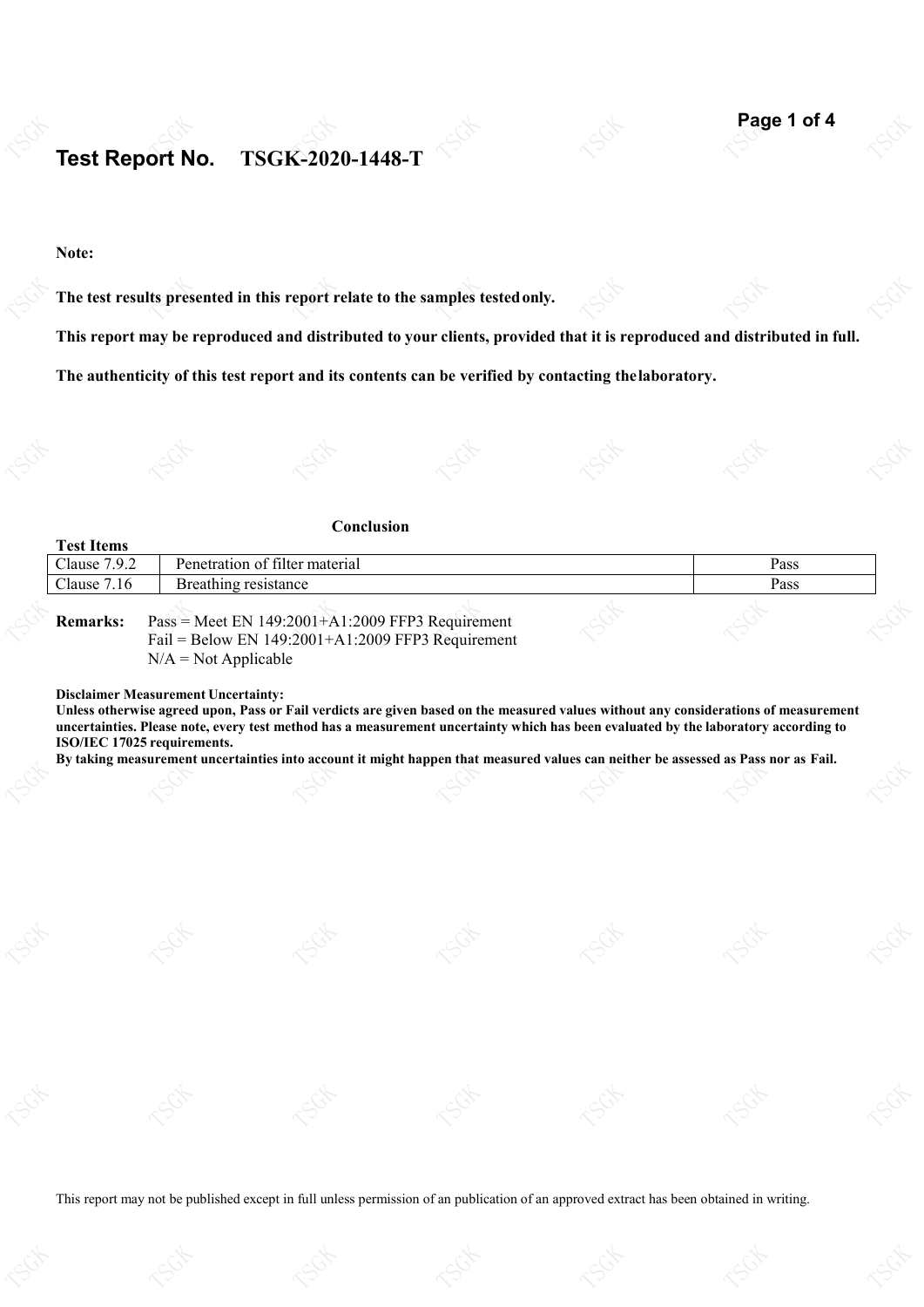**2**

### **Test Report No. TSGK-2020-1448-T** Test Report No.

#### **Test Results**

### **7.9.2 Penetration of filter material Pass**

**1**

TSGK

|                  | The penetration of the filter of the particle filtering half mask shall meet the requirements show in the table below. |                            |  |
|------------------|------------------------------------------------------------------------------------------------------------------------|----------------------------|--|
|                  | Sodium chloride test 95 L/min                                                                                          | Paraffin oil test 95 L/min |  |
| FFP1             | $\leq 20\%$                                                                                                            | $\leq 20\%$                |  |
| FFP <sub>2</sub> | ≤6%                                                                                                                    | $\leq 6\%$                 |  |
| FFP3             | $\leq 1\%$                                                                                                             | $\leq 1\%$                 |  |

**Note 1: FFP3 respirator.Test results are shown in Annex A Table7.9.2.**

### **7.16 Breathing resistance Pass**

TSGK

| $\sim$ Decaming resistance |            |                                     | .           |  |
|----------------------------|------------|-------------------------------------|-------------|--|
|                            |            | Maximum permitted resistance (mbar) |             |  |
| Classification             |            | Inhalation                          | Exhalation  |  |
|                            | $30$ L/min | $95$ L/min                          | $160$ L/min |  |
| FFP1                       | U.O        | ∠.                                  |             |  |
| FFP2                       |            |                                     |             |  |
| FFP3                       |            |                                     |             |  |

TSGK

**Note 2**:**FFP3 respirator. Test results are shown in Annex A Table 7.16.**

TSGK

### **End of Test Results** TSGK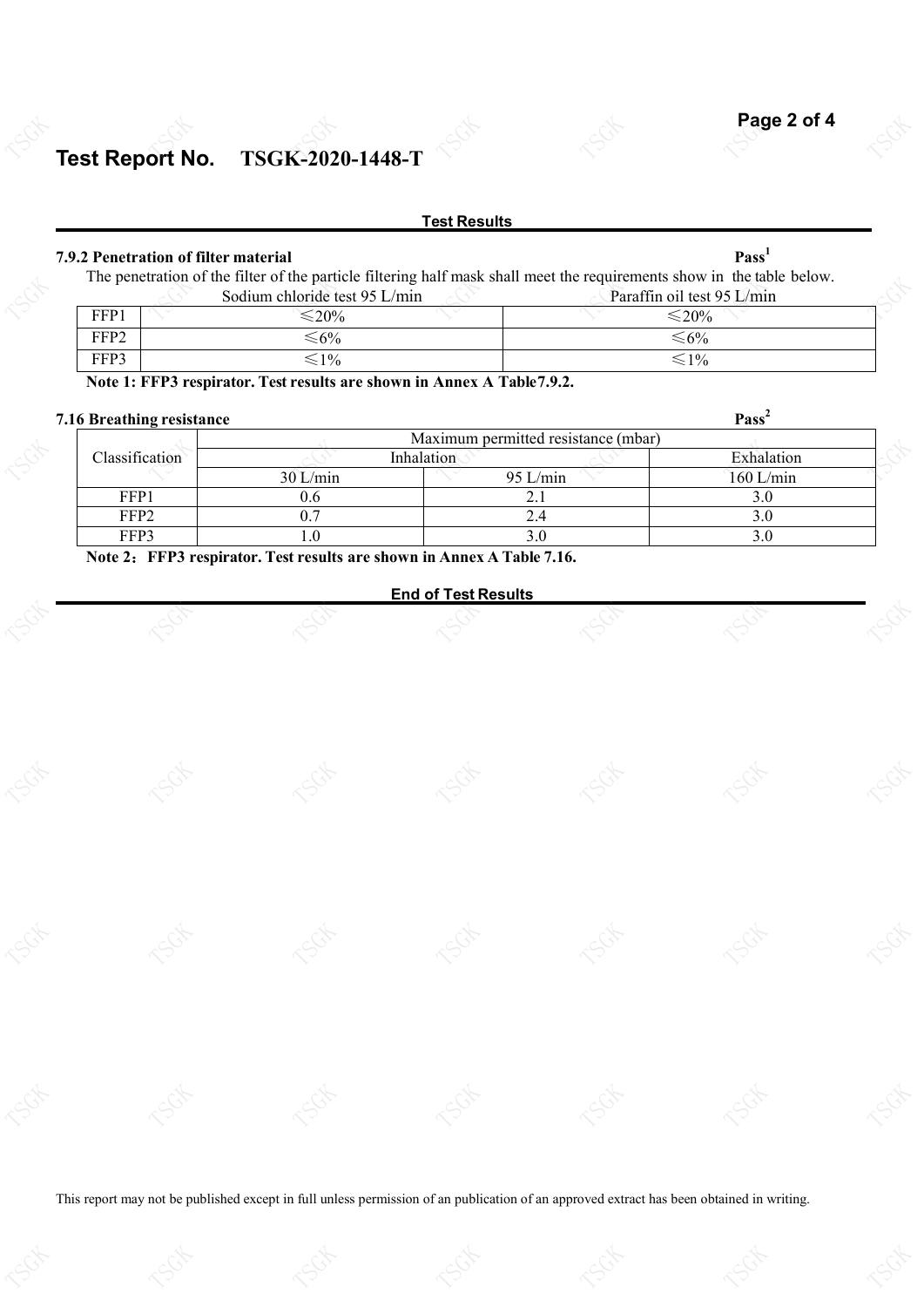### **Test Report No. TSGK-2020-1448-T** Test Report No.

#### **Annex A: Summarization of TestData**

|                         | Test specification: EN 149:2001+A1:2009 Clause 8.11 |            |                     |            |
|-------------------------|-----------------------------------------------------|------------|---------------------|------------|
| Aerosol                 | Condition                                           | Sample No. | Penetration $(\% )$ | Assessment |
|                         |                                                     |            | 0.1                 |            |
| Sodium<br>chloride test | As received                                         | 2          | 0.1                 |            |
|                         |                                                     | 3          | 0.4                 |            |
|                         |                                                     |            | 0.4                 | Pass       |
| Paraffin oil<br>test    | As received                                         | 0.1        |                     | 170        |
|                         |                                                     | 6          | 0.1                 |            |
|                         | Flow conditioning: single filter: 95.0 L/min        |            |                     |            |

#### **Table 7.9.2 Penetration of filter material**

#### **Table 7.16 Breathing resistance (mbar)**

Testspecification: EN 149:2001+A1:2009 Clause 8.9

| Flow rate   |            |            |                          |                             |     |     |     |              |     |     |                       |     |              |     |                     |     |                     |
|-------------|------------|------------|--------------------------|-----------------------------|-----|-----|-----|--------------|-----|-----|-----------------------|-----|--------------|-----|---------------------|-----|---------------------|
|             |            |            | A                        | Б                           | ◡   | D   | E   | $\mathbf{A}$ | В   | C   |                       | ∸   | $\mathbf{A}$ | В   | ◡                   | D   | $\blacksquare$<br>Е |
| As received | Inhalation | $30$ L/min | 0.4                      | 0.4                         | 0.3 | 0.3 | 0.3 | 0.4          | 0.4 | 0.4 | 0.3                   | 0.4 | 0.3          | 0.4 | 0.4                 | 0.3 | 0.3                 |
|             |            | $95$ L/min | 1.1                      | 1.8                         | 1.6 | 1.7 | 1.6 | 1.9          | 9،  | 1.8 | 1.8                   | 1.9 | 1.8          | 1.8 | $\mathbf{r}$<br>1.1 | п,  | 1.7                 |
|             | Exhalation | 160 L/min  | $\gamma$ :<br>$\angle 1$ | $\sim$<br>$\mathcal{L}$ . 1 | 1.9 | 2.0 | 2.0 | 2.           | 2.2 | 2.0 | $\sim$<br>$\angle$ .1 | 2.0 | 2.0          | 2.1 | 2.1                 | 2.0 | 2.0                 |
| Assessment  |            |            |                          |                             |     |     |     | Pass         |     |     |                       |     |              |     |                     |     |                     |

A: facing directly ahead; B: facing vertically upwards; C: facing vertically downwards; D: lying on the left side; E: lying on the right side TSGK of the right side TSGK of the right side TSGK of the right side TSGK of the

#### **End of Annex A**